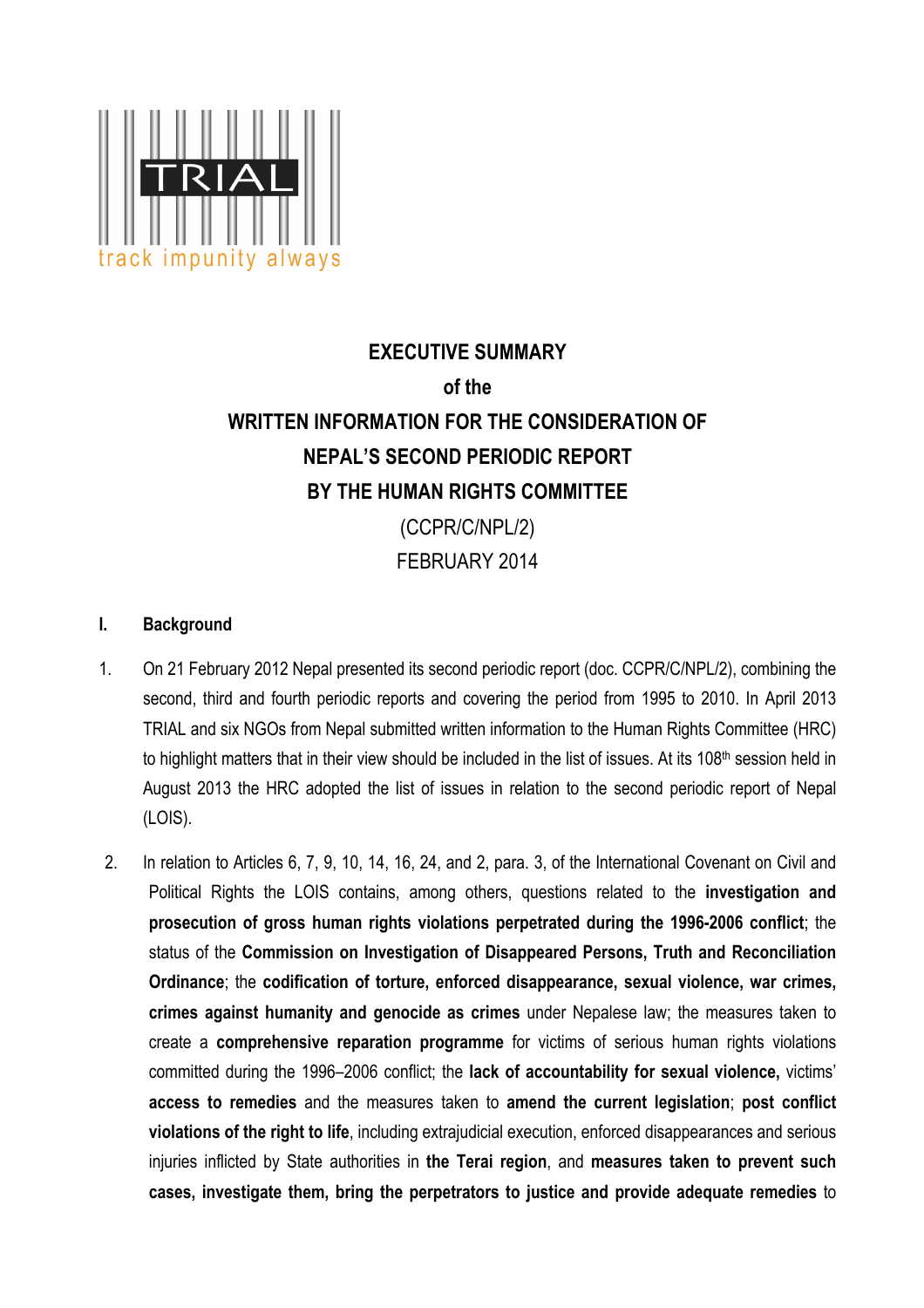victims or their relatives; the creation of a **special investigative unit** mandated to inquire into allegations of extrajudicial executions; the inclusion of **human rights law in the curriculum of law enforcement officials**; the ongoing **systematic resort to torture** by State authorities and the measures taken to grant **reparation to victims of human rights violations**; the **sanctions imposed on military personnel**; the measures taken to **address arbitrary and unlawful detention** and to ensure accountability of those responsible for such cases.

- 3. TRIAL (Track Impunity Always), Conflict Victims' Society for Justice (CVSJ), Forum for the Protection of People's Rights (PPR-Nepal), Himalayan Human Rights Monitors (HimRights), National Network of Families of Disappeared and Missing (NEFAD), Terai Human Rights Defenders Alliance (THRD Alliance), Terror Victims' Orphan Society of Nepal (OTV-Nepal) submit to the HRC written information for the consideration of Nepal's second report. The organizations subscribing this written information consider of the utmost importance that the HRC continues monitoring the implementation of the international obligations of Nepal towards victims of torture, sexual violence, enforced disappearance and their relatives. In this view, recommendations to improve the situation will be referred to.
- 4. While the subscribing organizations have several concerns in relation to the implementation of the International Covenant on Civil and Political Rights by Nepal, this report will mainly focus on matters related to **impunity and to past and ongoing gross human rights violations in Nepal**, in accordance with the particular expertise of the associations involved. The omission of other subjects does not imply by any means that the associations submitting this information find that Nepal fully complies with all its obligations under the International Covenant on Civil and Political Rights.
- 5. It is the view of the subscribing organizations that a number of issues remain source of deep concern in Nepal. In particular, the complete lack of accountability for past and ongoing crimes, coupled with the absence of any significant redress, hamper the victims' right to justice and favour the reoccurrence of conducts contrary to the State party's international obligations. The widespread impunity for past human rights violations as well as new episodes of arbitrary detention, torture, enforced disappearance and extrajudicial killings disclose ongoing violations of Articles 2, para. 3, 6, 7, 9, 10, 14, 16, 24 of the Covenant under both their substantive and procedural limbs.

# **II. The Ongoing Failure to Effectively Investigate, Judge and Sanction Those Responsible for Arbitrary Detention, Enforced Disappearance, Torture, and Rape or Other Forms of Sexual Violence**

6. To date, Nepal has constantly failed to undertake effective investigations into human rights abuses and to create measures to repel and contrast the several legal and *de facto* obstacles to prosecution of those responsible. This fosters the perpetuation of the current climate of impunity. As a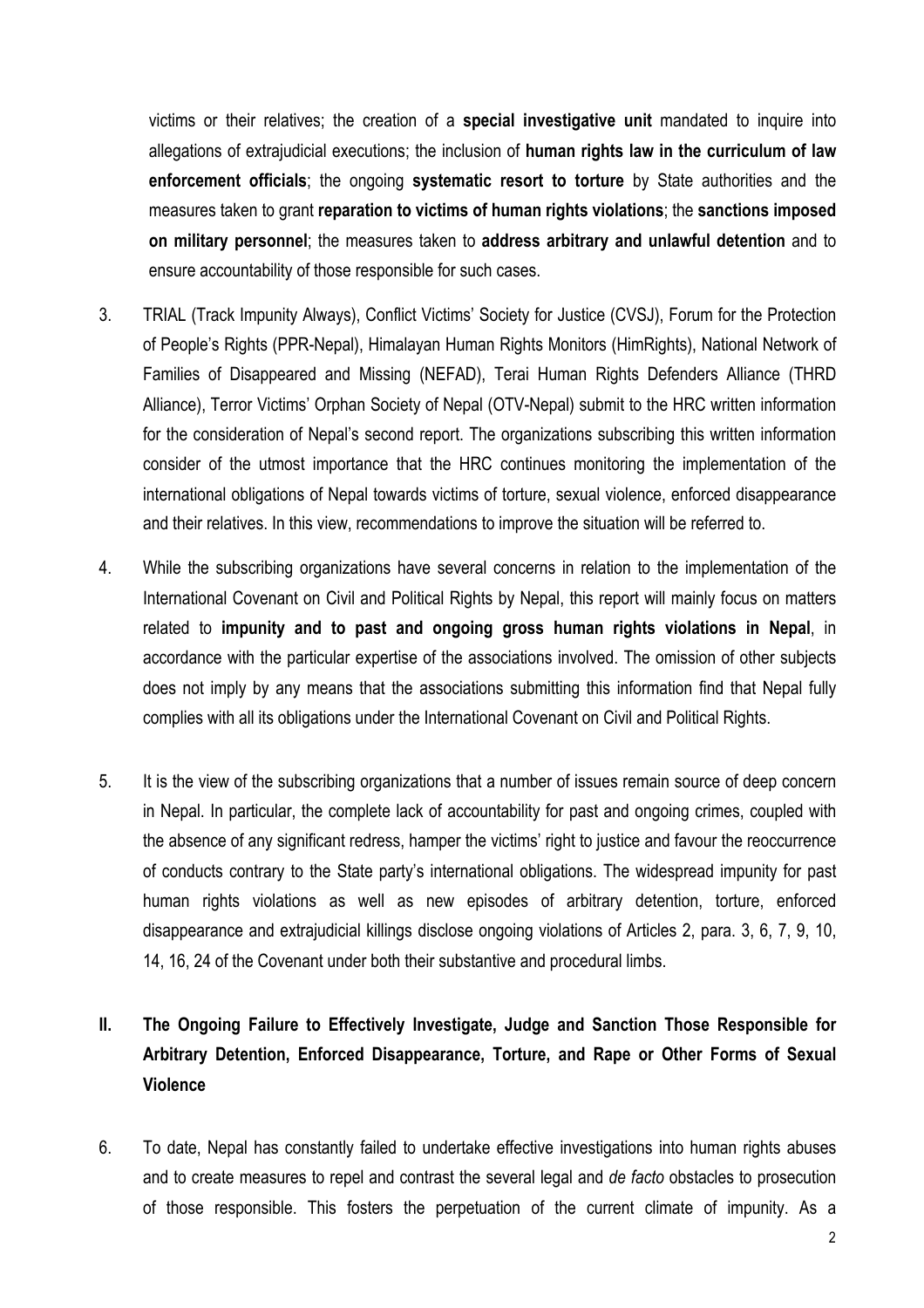consequence, **no one has been convicted in an ordinary court for serious violations of human rights or grave breaches of international humanitarian law committed during the conflict**. In particular, Police consistently refuse to register victims' criminal complaints reporting State authorities' wrongdoings. Also in those rare cases where Nepalese authorities did act and a prosecution took place, the executive power has often interfered with the judiciary withdrawing cases from court pursuant to Article 29 of the 1992 State Cases Act. The State party has undertaken no efforts to remedy to the total lack of accountability for gross human rights violations.

7. On 2 January 2014 the Supreme Court of Nepal issued its judgment on writ petitions No. 069-WS-0058 and 069-WS-0057, submitted on 23 March 2013 to challenge the constitutionality of the Executive Ordinance establishing a Commission of Investigation on Disappeared Persons, Truth and Reconciliation. The judgment declared the unconstitutionality of some sections of the Executive Ordinance and ordered the government of Nepal to undertake a series of measures aimed at bringing it in line with international human rights standards, including: the obliteration of the amnesty clause included in the Executive Ordinance; the amendment of Sections of the Executive Ordinance which provided for immunity for perpetrators of serious crimes and hindered their effective investigation and prosecution; the removal of the 35-day statutory limitation imposed on the Attorney General for launching prosecution after the Commission's issuance of its recommendations; the establishment of two different commissions, one of which exclusively dedicated to enforced disappearance and the other being mandated with competence over the remaining gross human rights violations; the criminalization of acts amounting to serious human rights violations. Nevertheless, the judgment did not tackle some problematic issues contained in the March 2013 Executive Ordinance as the Supreme Court did not provide precise guidelines for the establishment of a thorough reparations programme or of a witnesses and victims' protection programme. Above all, it did not provide specific guidance on the criteria that shall be followed to ensure the appointment of the commissioners and the independence of the Commission. Finally, the Supreme Court did not establish a deadline for the government to implement its judgment. This shortcoming could particularly affect the impact of the judgment, taking in consideration that the State party has a history of non-compliance with key Supreme Court decisions.

#### *Please refer to paras. 7-22 of the integral version of the report for details*

8. **Nepal shall ensure that criminal complaints relating to gross human rights violations are duly registered, that the allegations therein reported are promptly, effectively, impartially, independently and thoroughly investigated; and that those allegedly responsible for such**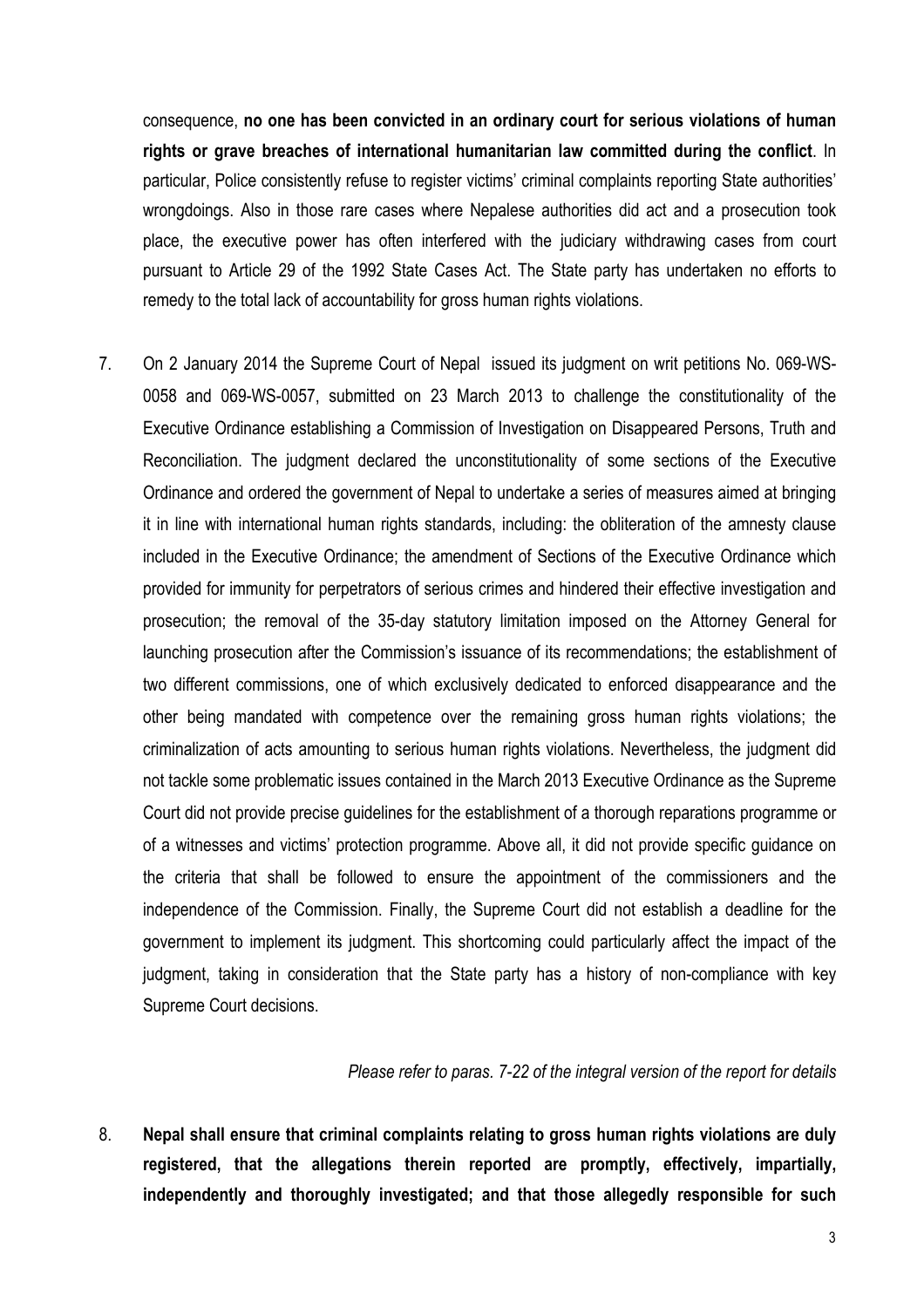**violations are duly prosecuted, judged and, if found guilty, sanctioned. The State party shall also ensure that the executive will put an end to the policy of withdrawal of pending criminal cases.**

9. **Nepal shall promptly and thoroughly implement the Supreme Court's judgment of 2 January 2014 and bring the March 2013 Executive Ordinance in line with international law. In particular, the State party shall exclude the applicability of any legal or** *de facto* **amnesty to those accused of gross human rights violations, criminalize torture and enforced disappearance; and grant the prosecution of those responsible for those conducts. In addition, the State party shall guarantee the full independence and transparency of the new Commission, establish a comprehensive reparations programme and a programme for the effective protection of victims and witnesses, including mechanisms of psycho-social support and special measures of protection for children, women and indigenous peoples, in accordance with their status.** 

# **III. The Lack of Criminalization of Torture, Enforced Disappearance, War Crimes, Crimes against Humanity and Genocide, and the Failure to Investigate and Prosecute Those Responsible**

10. Torture, enforced disappearance, war crimes, crimes against humanity, and genocide are not criminalized under Nepalese legislation. The only definition of torture under the current legislation is provided by the 1996 Torture Related Compensation Act (TRCA) but it is overly restrictive because it only deals with instances of torture perpetrated against detainees. Moreover, the TRCA is civil in nature and it punishes the commission of torture with a mere disciplinary sanction. Enforced disappearance is not even defined under the current legislation. Similarly, while the 2006 Army Act proscribes some offences which may amount to war crimes, crimes against humanity, and genocide, it does not define and criminalize these conducts as autonomous crimes. Since criminal complaints can be filed only in relation to crimes enlisted in Schedule 1 of the 1992 State Cases Act, victims of torture, enforced disappearance, war crimes, crimes against humanity, and genocide are prevented from triggering an investigation into the violations they suffered. Also due to this reason, no one responsible for the commission of these crimes has been brought to account to date.

#### *Please refer to paras. 23-34 of the integral version of the report for details*

11. **The State party shall ensure that torture, enforced disappearance, war crimes, crimes against humanity, and genocide are codified as autonomous criminal offences under Nepalese legislation, and that they are defined in accordance with relevant international instruments, namely, the United Nations Convention Against Torture and Other Cruel, Inhuman or Degrading Treatment or Punishment, the International Convention for the Protection of All**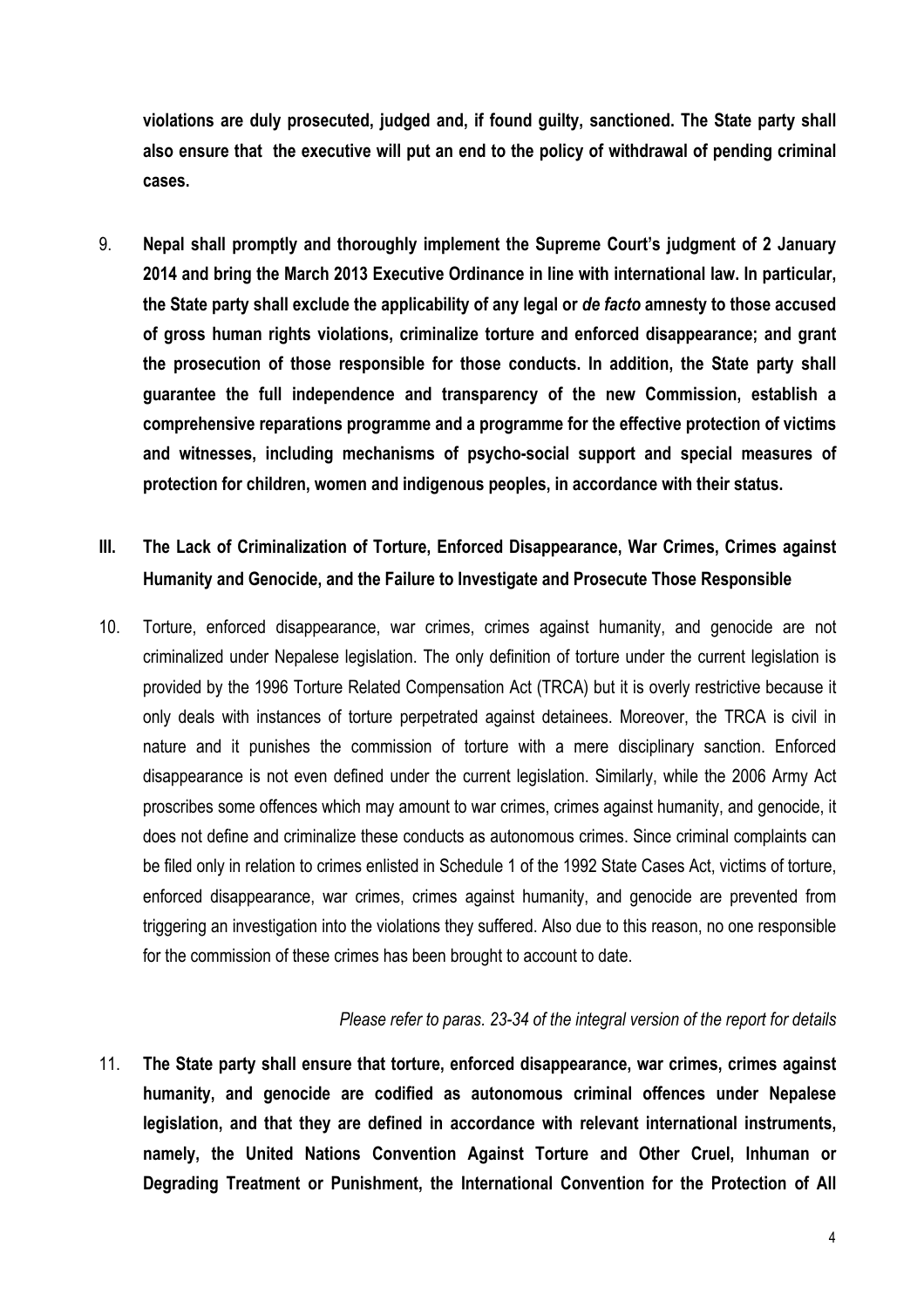**Persons from Enforced Disappearance, the 1998 Rome Statute of the International Criminal Court, the four 1949 Geneva Conventions and their Optional Protocols, the 1907 Conventions on the Laws and Customs of War and the 1948 United Nations Convention on the Prevention and Punishment of the Crime of Genocide. Moreover, Nepal shall attach to these crimes sanctions commensurate to their gravity. The State party shall amend its legislation so as to guarantee to victims of torture, enforced disappearance, war crimes, crimes against humanity, and genocide the right to file criminal complaints and ensure that State authorities launch investigation into the reported facts and prosecution of those responsible before ordinary courts.**

#### **IV. Lack of Reparations for Conflict Victims**

12. Since the end of the conflict the State party has constantly proved unable to provide any form of restitution, rehabilitation, guarantees of non-repetition or satisfaction to victims of human rights violations perpetrated during the conflict. Some of these victims can only be awarded interim relief under the Interim Relief Programme established by the Ministry of Peace and Reconstruction which, however, is only provided in rare cases and consists of meagre amounts of money. Victims of torture are granted a right to compensation pursuant to the TRCA, but even in this case the maximum amount of compensation is not proportionate to the gravity of the crime. Moreover, the flawed definition of torture provided for in the TRCA and the 35-day statutory limitation for filing a complaint bar most torture victims from claiming compensation under the TRCA. Also children victims of torture, who would formally be entitled to a "reasonable compensation" pursuant to the 1992 Children's Act, are d*e facto* awarded minimum amounts, if any. As far as victims of rape are concerned, it is delegated to courts to assess whether any amount of compensation shall be awarded to victims and how much it shall be. Since forms of sexual violence other than rape are not criminalized by Nepalese legislation, victims of such crimes are not entitled to any compensation. Similarly, enforced disappearance not being codified under Nepalese criminal legislation, victims of such crimes cannot have access to compensation.

#### *Please refer to paras. 35-42 of the integral version of the report for details*

**13. Nepal shall ensure that victims of gross human rights violations obtain integral reparation, including compensation, restitution, rehabilitation, satisfaction and guarantees of nonrepetition. The State party shall take all measures needed to stop ongoing violations and, in particular, disclose the fate and whereabouts of victims of enforced disappearance.**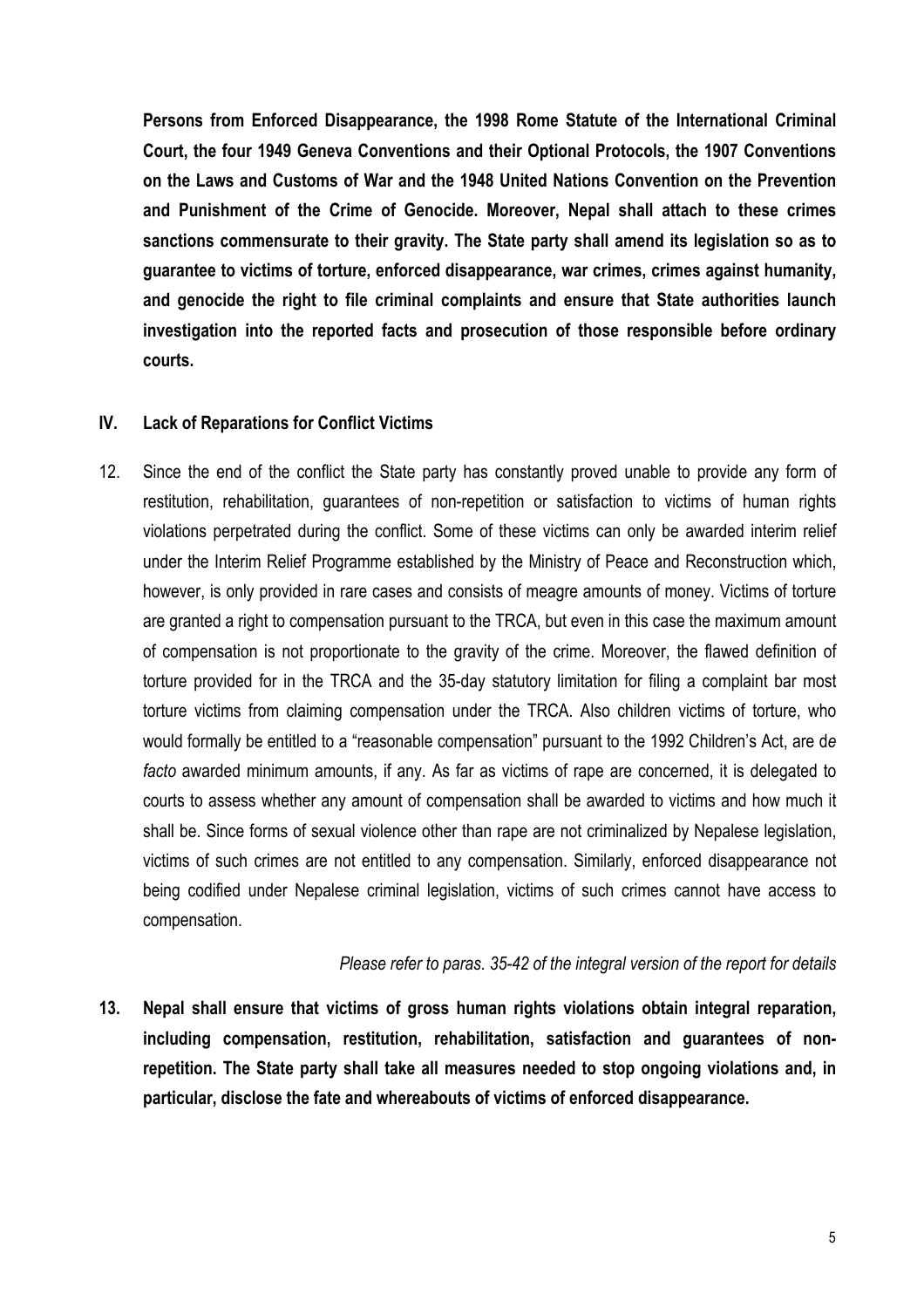#### **V. The Lack of Measures to Prevent and Combat Rape and Other Forms of Sexual Violence**

14. Forms of sexual violence other than rape are not criminalized under Nepalese legislation. Moreover, the State party failed to take steps to facilitate access to justice for victims of sexual violence who, due to the social stigma attached to the offence, are in a particularly vulnerable position and often avoid filing criminal complaints. The lack of measures designed to protect victims and witnesses during proceedings especially exposes victims to risks of mockeries, threats and reprisals. In addition, under Nepalese legislation a 35-day statutory limitation is provided for filing a complaint of rape. This concretely bars many victims who may fail to do so due to several reasons related to the very nature of the crime. Due to these legal and factual shortcomings crimes of sexual violence remain widely unpunished. In the absence of a criminal conviction, victims of rape are not entitled to compensation. In any case, they cannot obtain any other form of reparation.

#### *Please refer to paras. 43-51 of the integral version of the report for details*

- **15. The State party shall criminalize forms of sexual violence other than rape, such as sexual slavery, enforced pregnancy, forced prostitution, forced sterilization, forced nudity, genital and breast mutilation, forced circumcision and ensure that those crimes are sanctioned in accordance with their gravity. Nepal shall also adopt the necessary measures to facilitate the denunciation of sexual violence and to ensure to victims access to justice and reparations. In particular, the 35-day statutory limitation for filing criminal complaints shall be amended and any reported episode of sexual violence shall be promptly, independently, impartially, thoroughly and effectively investigated. The State party shall adopt the necessary measures to guarantee to victims immediate access to health care and psychological assistance and establish educational programmes aimed at contrasting the social stigma burdening victims of such crimes.**
- **VI. Recent Human Rights Violations and Ongoing Failure to Bring to Account Perpetrators of Extrajudicial Killings and Enforced Disappearance in the Terai**
- 16. State agents, and in particular the Nepal Police, still make recourse to arbitrary detention, torture, extrajudicial killings and even enforced disappearance. This is holds particularly true in remote regions and an alarming number of cases of extrajudicial killings, torture, arbitrary detention and enforced disappearance continue being registered in the region of Terai. Also perpetrators of these violations enjoy wide impunity. A number of factual hindrances to accountability add to the legal flaws affecting Nepalese legislation. In particular, the general acceptance by local communities that victims of human rights violations are indeed criminals, the social stigma attached to this perception, and the fear of retaliation from State agents prevent victims from filing criminal complaints.

*Please refer to paras. 41-42 of the integral version of the report for details*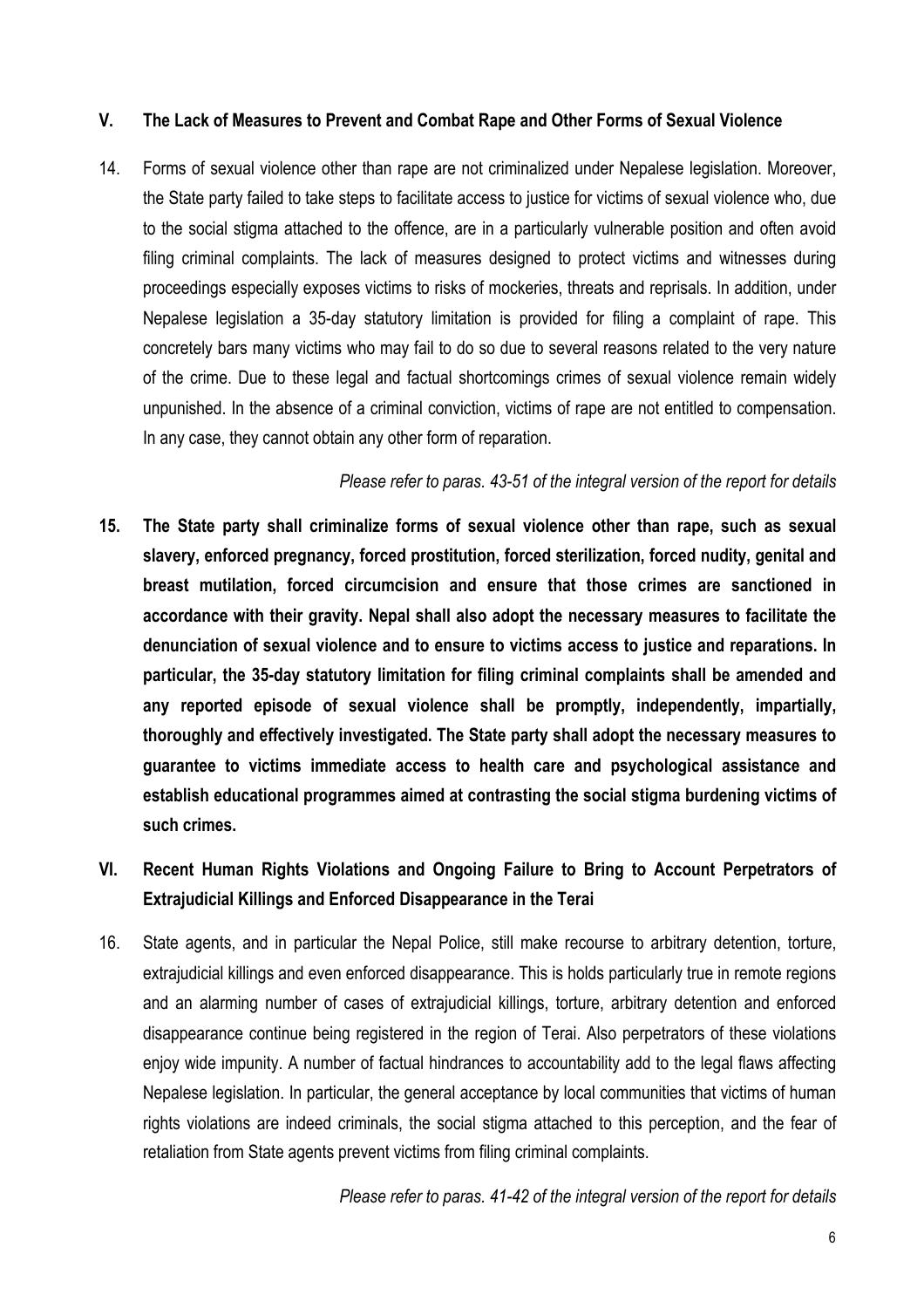**17. Nepal shall take all the necessary measures to put an end to practices of arbitrary detention, torture, extrajudicial killings and enforced disappearance, including the establishment of an independent oversight mechanism mandated to control State agents' conducts, with particular competence on the Terai. The State shall guarantee that victims have access to justice and that reported human rights violations are effectively investigated also in remote regions. Moreover, Nepal shall establish educational programmes with the aim to create awareness among the population over their fundamental rights and over the judicial remedies they can access in order to obtain redress.**

#### **VII. Sanctions Imposed on Military Personnel**

18. While Nepal claims that it has conducted military proceedings against army members responsible for human rights violations during the conflict, the conduct and outcome of those proceedings have not been made public and they have not involved at any stage the concerned victims. In any event, the members of the Nepal army who have allegedly faced military proceedings are extremely few in comparison with the number of gross human rights violations perpetrated during the conflict. Since no alternative system of reparations is designed under the 2006 Army Act no remedy can have possibly been provided to victims of torture and enforced disappearance.

#### *Please refer to paras. 59-62 of the integral version of the report for details*

**19. Nepal shall reform the 2006 Army Act so as to ensure that the ordinary justice system has exclusive jurisdiction over cases of torture and enforced disappearance. The State party shall impose to the Nepal army full cooperation in cases involving military officers and make sure that those under investigation or prosecution are suspended from service for the duration of the relevant proceedings. In addition, Nepal shall ensure that all the victims of gross human rights violations perpetrated by the Nepal army have access to integral reparation, including restitution, compensation, rehabilitation, satisfaction and guarantees of non-repetition.**

#### **VIII. Rights of People Deprived of Their Liberty**

20. Records kept by the Police in detention centres in Nepal are not complete, up to date, accurate, and in some cases they are even voluntarily altered. This deeply affects the rights of detainees since State authorities can easily avoid bringing them before courts within 24 hours from their arrest. This further favours periods of prolonged pre-trial detention. Moreover, quasi-judicial functions are deferred on certain crimes to administrative officers, such as Chief District Officers who, in practice, widely misuse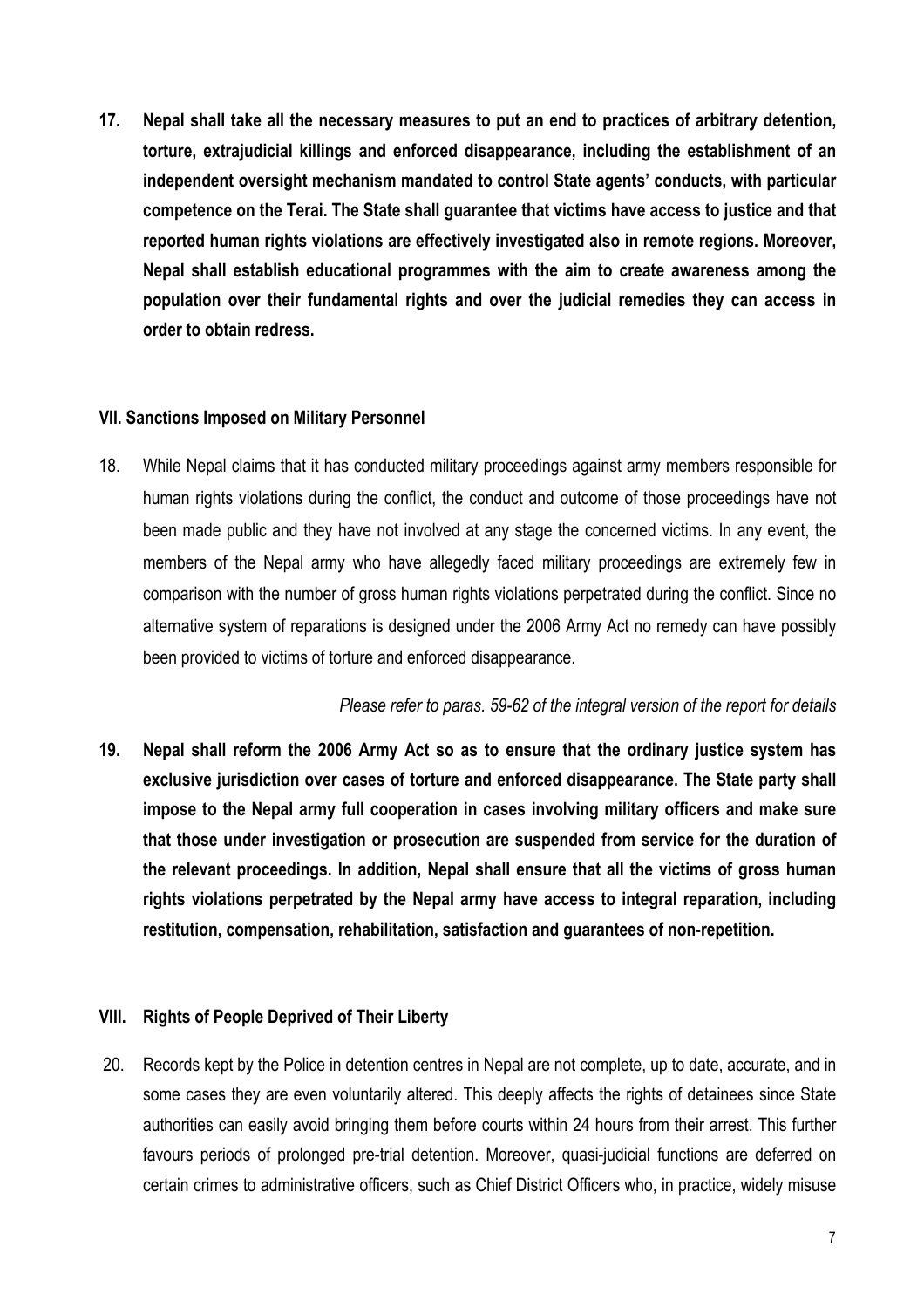them with the result that pre-trial detentions often exceed the period to which persons are subsequently sentenced. In particular, the 2007 Nepal Public Security Act provides the government with the power to issue an order to keep in preventive detention for up to 12 months persons suspected of posing threats to State security, without need to charge them with a crime and excluding courts from any legal oversight function over such deprivations of liberty. Impunity for State agents involved in arbitrary detentions is widespread and no victim has obtained integral reparation for the offences suffered.

*Please refer to paras. 63-66 of the integral version of the report for details and concrete examples*

**21. Nepal shall ensure that prison authorities keep updated, detailed and precise detention registers, that arrested persons are visited by medical personnel upon their arrival in detention facilities and that they are granted the right to contact their relatives and legal counsels. The State shall also take measures to guarantee that no person is deprived of his or her liberty for more than 24 hours without being brought before a court of law. To this end, the 1970 Some Public (Crime and Punishment) Act shall be amended so as to reduce the discretion of the powers granted to Chief District Officers and guarantee that the judiciary only oversights the legality of detentions and has the power to uphold them. Moreover, the State party shall remove all the obstacles to criminal investigation and prosecution of cases of arbitrary detention and guarantee full reparation to victims.**

#### **IX. Inadequate Exhumations, Identification and Return of Mortal Remains to Families**

22. Nepal does not have either the necessary technical capacities or the adequate legal framework to conduct the exhumation of gravesites and identify and return the victims' mortal remains to their families. Moreover, no comprehensive mapping of potential gravesites has been compiled to date and the few exhumations conducted to date have been affected by lack of experts, equipment and resources. Moreover, relatives of victims do not receive any psychological assistance prior, during and after the exhumations.

#### *Please refer to paras. 68-69 of the integral version of the report for details*

23. **Nepal shall ensure that international standards in the field of exhumations and identification of mortal remains are followed. The State party shall create an independent team of experts mandated to conduct the mapping of the existing gravesites. A national forensic laboratory shall be established and adequately funded. It shall be ensured that evidence is correctly collected during exhumations and subsequently preserved.**